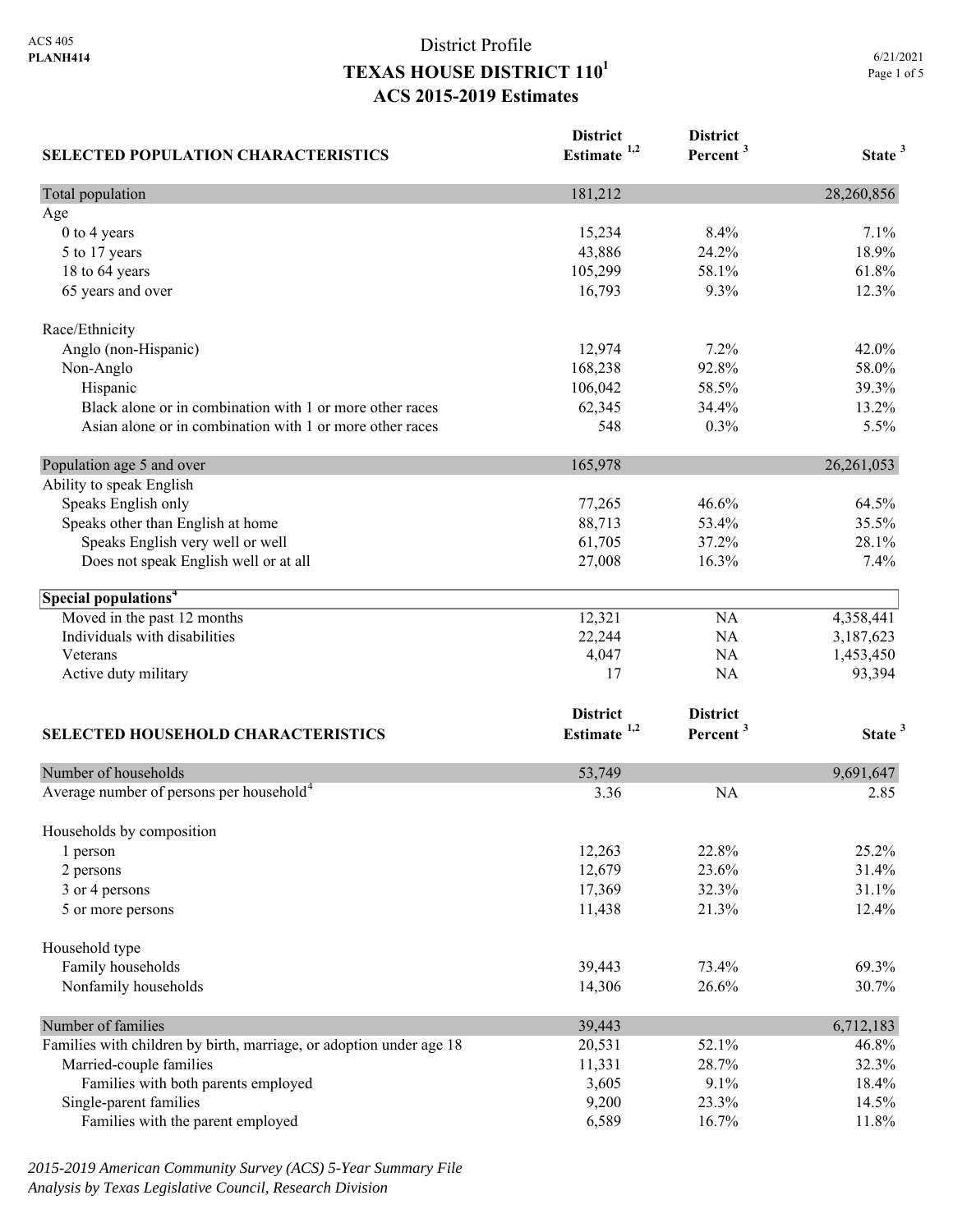| <b>SELECTED EDUCATION CHARACTERISTICS</b>                                | <b>District</b><br>Estimate <sup>1,2</sup> | <b>District</b><br>Percent <sup>3</sup> | State <sup>3</sup> |
|--------------------------------------------------------------------------|--------------------------------------------|-----------------------------------------|--------------------|
| Population age 3 and over enrolled in school                             | 53,458                                     |                                         | 7,681,758          |
| School status                                                            |                                            |                                         |                    |
| In preschool (public and private)                                        | 2,667                                      | 5.0%                                    | 6.0%               |
| In kindergarten, elementary, middle, or high school (public and private) | 43,662                                     | 81.7%                                   | 69.8%              |
| In preschool through 12th grade (public only)                            | 45,170                                     | 84.5%                                   | 68.8%              |
| In college, graduate, or professional school                             | 7,129                                      | 13.3%                                   | 24.3%              |
| Population age 25 and over                                               | 102,884                                    |                                         | 18, 131, 554       |
| <b>Educational</b> attainment                                            |                                            |                                         |                    |
| Bachelor's degree or higher                                              | 5,909                                      | 5.7%                                    | 29.9%              |
| Less than high school graduate                                           | 39,858                                     | 38.7%                                   | 16.3%              |
|                                                                          | <b>District</b>                            | <b>District</b>                         |                    |
| <b>SELECTED LABOR CHARACTERISTICS</b>                                    | Estimate $1,2$                             | Percent <sup>3</sup>                    | State <sup>3</sup> |
| Civilian employed population age 16 and over                             | 69,733                                     |                                         | 13,253,631         |
| Civilian employment sector                                               |                                            |                                         |                    |
| Private sector                                                           | 61,009                                     | 87.5%                                   | 80.1%              |
| Government sector                                                        | 5,035                                      | 7.2%                                    | 13.0%              |
| Self-employed                                                            | 3,656                                      | 5.2%                                    | 6.7%               |
| Industry for civilian employed population                                |                                            |                                         |                    |
| Agriculture, forestry, fishing, hunting, and mining                      | 343                                        | 0.5%                                    | 3.0%               |
| Construction                                                             | 15,760                                     | 22.6%                                   | 8.6%               |
| Manufacturing                                                            | 4,760                                      | 6.8%                                    | 8.5%               |
| Wholesale trade                                                          | 1,757                                      | 2.5%                                    | 2.9%               |
| Retail trade                                                             | 8,067                                      | 11.6%                                   | 11.4%              |
| Transportation and warehousing and utilities                             | 5,356                                      | 7.7%                                    | 5.9%               |
| Information                                                              | 514                                        | 0.7%                                    | 1.7%               |
| Finance and insurance, and real estate and rental and leasing            | 3,318                                      | 4.8%                                    | 6.7%               |
| Professional, scientific, management, administrative, and waste mgmt.    | 6,437                                      | 9.2%                                    | 11.5%              |
| Educational services and health care and social assistance               | 11,006                                     | 15.8%                                   | 21.6%              |
| Arts, entertainment, recreation, accommodation, and food services        | 7,229                                      | 10.4%                                   | 9.2%               |
| Other services, except public administration                             | 3,672                                      | 5.3%                                    | 5.2%               |
| Public administration                                                    | 1,514                                      | 2.2%                                    | 4.0%               |
| Population age 16 to 64                                                  | 111,733                                    |                                         | 18,273,711         |
| Worked at all in the past 12 months                                      | 71,192                                     | 63.7%                                   | 75.4%              |
| Worked 50-52 weeks                                                       | 58,655                                     | 52.5%                                   | 59.0%              |
| Usually worked 35 or more hours per week                                 | 51,886                                     | 46.4%                                   | 52.2%              |
| Usually worked less than 35 hours per week                               | 6,769                                      | 6.1%                                    | 6.8%               |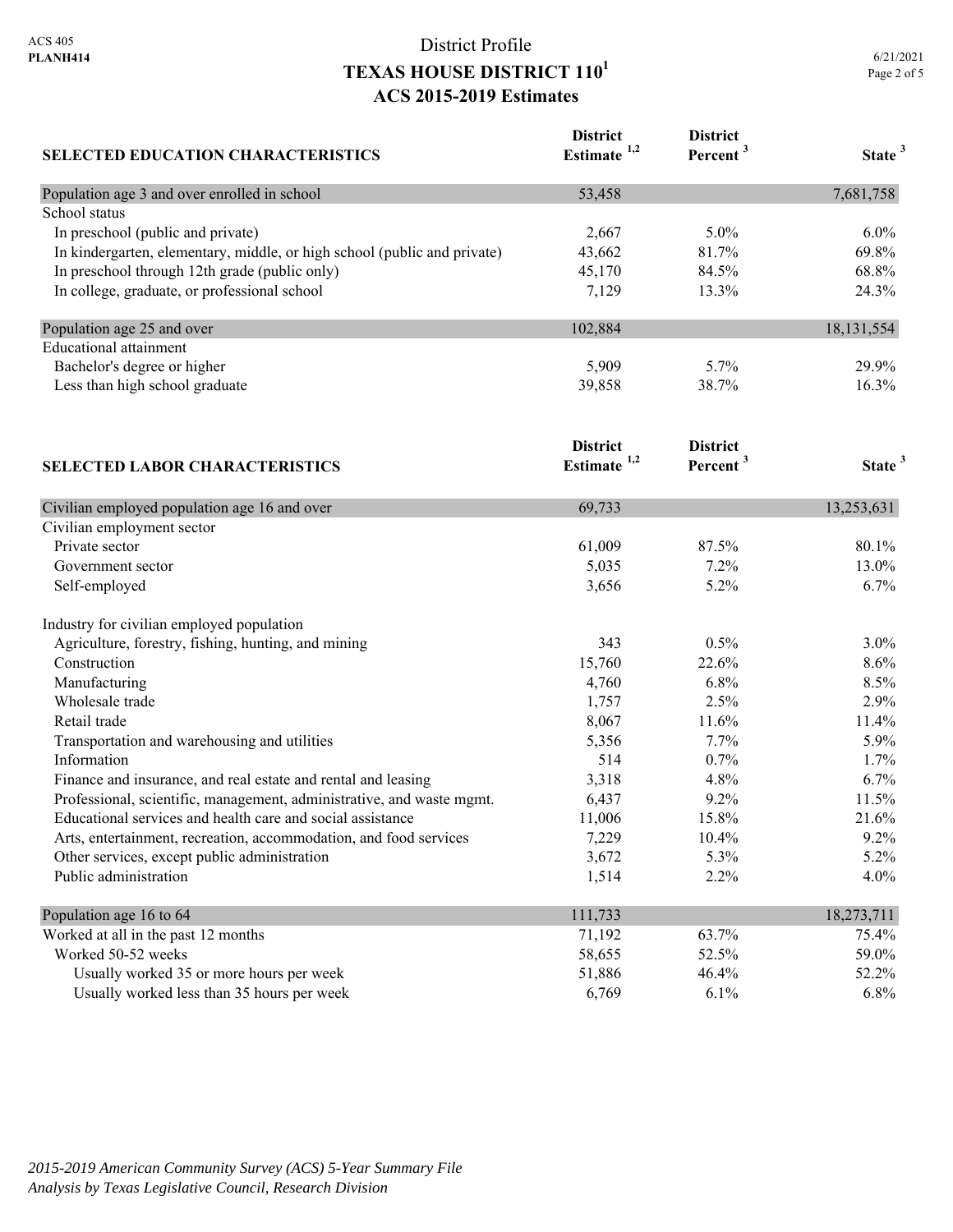| <b>SELECTED LABOR CHARACTERISTICS (continued)</b>               | <b>District</b>         | <b>District</b>      | State <sup>3</sup> |
|-----------------------------------------------------------------|-------------------------|----------------------|--------------------|
|                                                                 | Estimate <sup>1,2</sup> | Percent <sup>3</sup> |                    |
| Workers age 16 and over                                         | 68,327                  |                      | 13,115,511         |
| Means of transportation to work                                 |                         |                      |                    |
| Public transportation                                           | 2,965                   | 4.3%                 | 1.4%               |
| Private vehicle                                                 | 62,490                  | 91.5%                | 90.5%              |
| Walk / bicycle / motorcycle                                     | 588                     | 0.9%                 | 1.9%               |
| Taxi / other means                                              | 1,032                   | 1.5%                 | 1.2%               |
| Worked at home                                                  | 1,252                   | 1.8%                 | 5.0%               |
| Travel time to work <sup>5</sup>                                |                         |                      |                    |
| Less than 15 minutes                                            | 7,896                   | 11.6%                | 23.6%              |
| 15 minutes to 29 minutes                                        | 18,812                  | 27.5%                | 34.2%              |
| 30 minutes to 44 minutes                                        | 20,031                  | 29.3%                | 20.8%              |
| 45 minutes to 59 minutes                                        | 9,761                   | 14.3%                | 8.3%               |
| 60 minutes or more                                              | 10,575                  | 15.5%                | 8.1%               |
|                                                                 | <b>District</b>         | <b>District</b>      |                    |
| <b>SELECTED INCOME CHARACTERISTICS</b>                          | Estimate $1,2$          | Percent <sup>3</sup> | State <sup>3</sup> |
| Persons in poverty <sup>6</sup>                                 | 49,192                  | 27.3%                | 14.7%              |
| Per capita income <sup>4</sup>                                  | \$15,014                | <b>NA</b>            | \$31,277           |
| Number of households                                            | 53,749                  |                      | 9,691,647          |
| Annual household income                                         |                         |                      |                    |
| Less than \$10,000                                              | 6,797                   | 12.6%                | 6.1%               |
| \$10,000 to \$24,999                                            | 11,856                  | 22.1%                | 12.9%              |
| \$25,000 to \$49,999                                            | 16,677                  | 31.0%                | 21.8%              |
| \$50,000 to \$99,999                                            | 13,844                  | 25.8%                | 30.1%              |
| \$100,000 to \$199,999                                          | 4,073                   | 7.6%                 | 21.7%              |
| \$200,000 and over                                              | 502                     | 0.9%                 | 7.4%               |
| Households with social security income                          | 13,659                  | 25.4%                | 25.6%              |
| Households with supplemental security income (SSI)              | 3,965                   | 7.4%                 | 4.7%               |
| Households with public assistance income'                       | 922                     | 1.7%                 | 1.4%               |
| Households that received food stamps/SNAP in the past 12 months | 14,211                  | 26.4%                | 11.8%              |
| Number of families living in poverty                            | 9,432                   |                      | 759,269            |
| With related children under age 18                              | 7,649                   | 81.1%                | 77.1%              |
| Married couple families                                         | 2,990                   | 31.7%                | 26.2%              |
| Single-parent families                                          | 4,659                   | 49.4%                | 50.9%              |
| Female head of household                                        | 4,120                   | 43.7%                | 44.4%              |
| Male head of household                                          | 539                     | 5.7%                 | 6.4%               |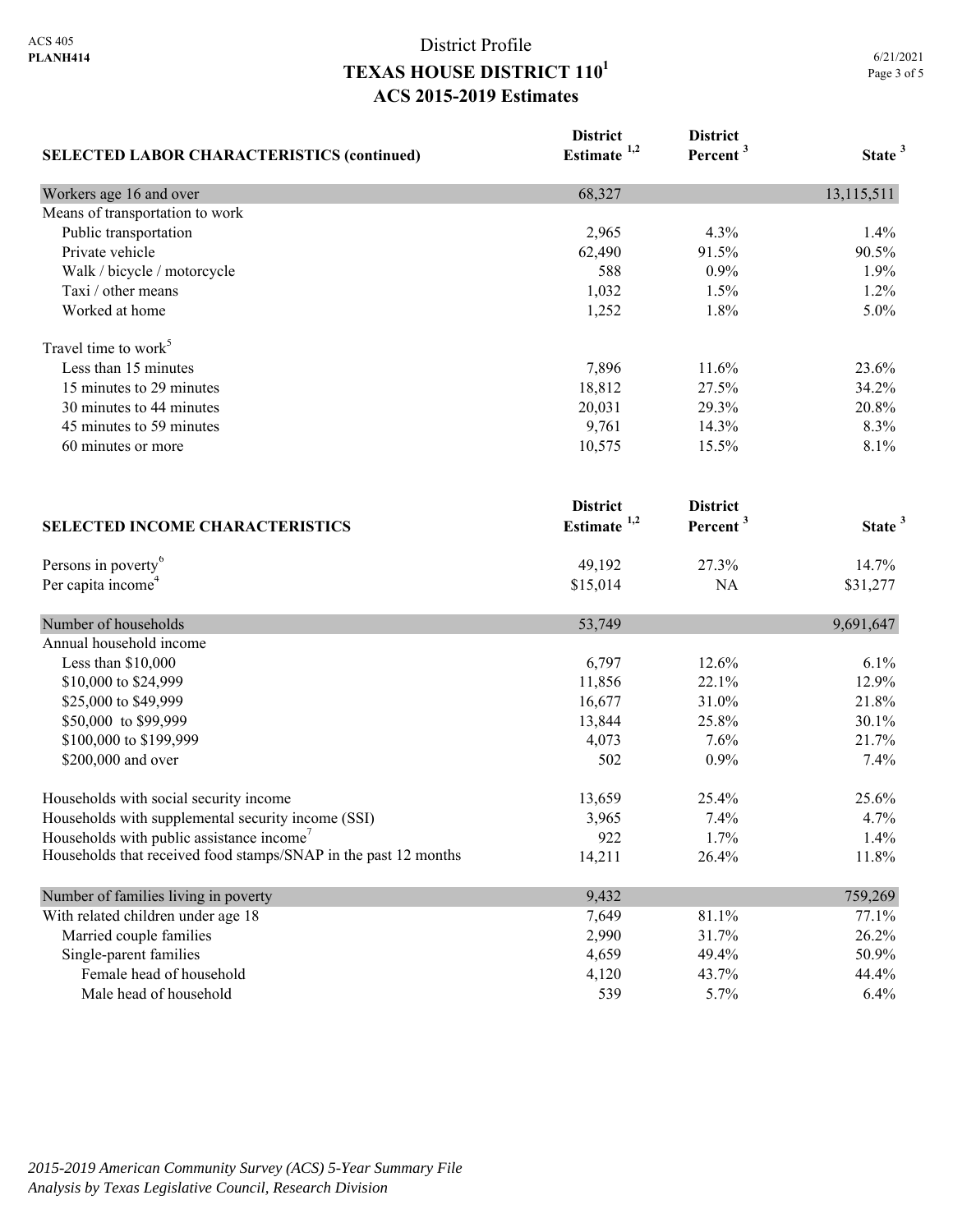**District** 

**District** 

6/21/2021 Page 4 of 5 **Percent <sup>3</sup> State <sup>3</sup>**

| <b>SELECTED HOUSING CHARACTERISTICS</b>                                             | Estimate <sup>1,2</sup> | рвим<br>Percent <sup>3</sup> | State <sup>:</sup> |
|-------------------------------------------------------------------------------------|-------------------------|------------------------------|--------------------|
| Number of housing units                                                             | 59,184                  |                              | 10,937,026         |
| Age of housing                                                                      |                         |                              |                    |
| Built in 2010 or later                                                              | 1,578                   | 2.7%                         | 10.4%              |
| Built between 2000 and 2009                                                         | 4,367                   | 7.4%                         | 19.3%              |
| Built between 1990 and 1999                                                         | 3,307                   | 5.6%                         | 15.2%              |
| Built between 1970 and 1989                                                         | 16,575                  | 28.0%                        | 31.4%              |
| Built before 1970                                                                   | 33,357                  | 56.4%                        | 23.7%              |
| Occupancy status                                                                    |                         |                              |                    |
| Owner-occupied                                                                      | 30,131                  | 50.9%                        | 54.9%              |
| Renter-occupied                                                                     | 23,618                  | 39.9%                        | 33.7%              |
| Vacant                                                                              | 5,435                   | 9.2%                         | 11.4%              |
| Median gross rent (contract rent plus estimated utility and fuel cost) <sup>4</sup> | \$917                   | NA                           | \$1,045            |
| Median value of owner-occupied housing units <sup>4</sup>                           | \$84,700                | NA                           | \$172,500          |
| Number of owner-occupied housing units                                              | 30,131                  |                              | 6,004,802          |
| Value of owner-occupied housing                                                     |                         |                              |                    |
| Less than \$50,000                                                                  | 4,558                   | 15.1%                        | 8.9%               |
| \$50,000 to \$99,999                                                                | 14,747                  | 48.9%                        | 16.5%              |
| \$100,000 to \$199,999                                                              | 9,241                   | 30.7%                        | 32.2%              |
|                                                                                     |                         |                              |                    |
| \$200,000 to \$499,999                                                              | 1,235                   | 4.1%                         | 34.8%              |
| \$500,000 and above                                                                 | 350                     | 1.2%                         | 7.6%               |
| Selected monthly owner costs as a percentage of household income <sup>8</sup>       |                         |                              |                    |
| 35 percent or more                                                                  | 7,183                   | 23.8%                        | 15.3%              |
| 20 to 34.9 percent                                                                  | 7,273                   | 24.1%                        | 24.9%              |
| Less than 20 percent                                                                | 15,126                  | 50.2%                        | 59.0%              |
| Vehicles available in owner-occupied housing units                                  |                         |                              |                    |
| No vehicle                                                                          | 1,549                   | 5.1%                         | 2.1%               |
| One or more vehicles                                                                | 28,582                  | 94.9%                        | 97.9%              |
| Number of renter-occupied housing units                                             | 23,618                  |                              | 3,686,845          |
| Gross rent <sup>9</sup>                                                             |                         |                              |                    |
| Less than \$500                                                                     | 2,398                   | 10.2%                        | $6.2\%$            |
| \$500 to \$749                                                                      | 3,938                   | 16.7%                        | 13.4%              |
| \$750 to \$999                                                                      | 7,381                   | 31.3%                        | 24.2%              |
| \$1,000 to \$1,249                                                                  | 5,489                   | 23.2%                        | 20.7%              |
| \$1,250 and above                                                                   | 3,184                   | 13.5%                        | 30.5%              |
| Gross rent as a percentage of household income <sup>8</sup>                         |                         |                              |                    |
| 35 percent or more                                                                  | 9,763                   | 41.3%                        | 35.9%              |
| 20 to 34.9 percent                                                                  | 5,784                   | 24.5%                        | 32.1%              |
| Less than 20 percent                                                                | 4,775                   | 20.2%                        | 24.9%              |
| Vehicles available in renter-occupied housing units                                 |                         |                              |                    |
| No vehicle                                                                          | 5,095                   | 21.6%                        | $10.5\%$           |
| One or more vehicles                                                                | 18,523                  | 78.4%                        | 89.5%              |